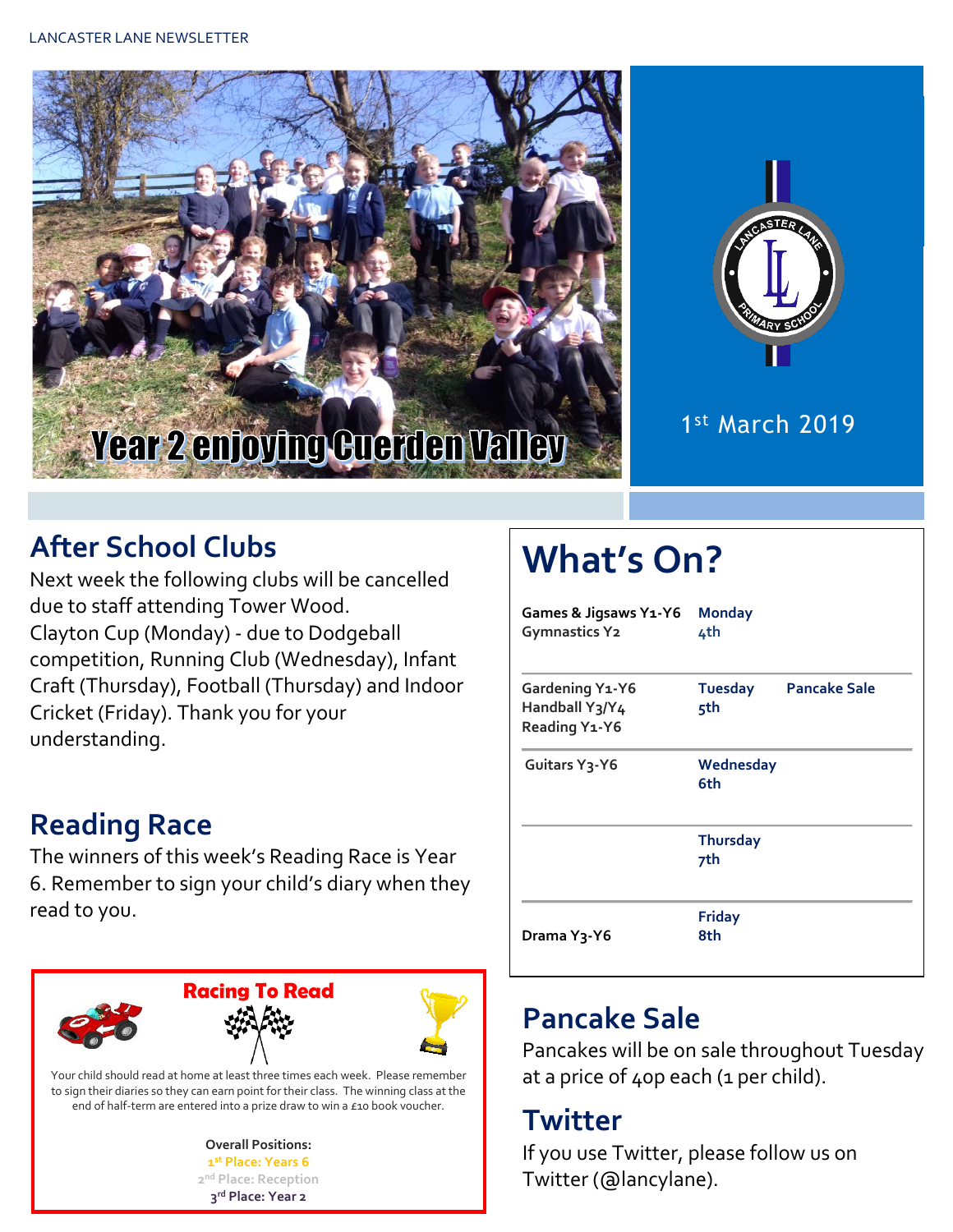### **National Apprentice Week**

As part of National Apprentice Week, some apprentices from Redrow will be coming into school on Tuesday to help us improve the woodwork and plant bedding areas in the playground.

### **Online Safety**

It now appears the press/social media reports about MoMo were in fact, a hoax. The article sent home, however does offer good advice for parents to help keep their child safe online.

## **Parking**

So the coach can easily drive up Hunters Road on Wednesday morning, please park considerately and don't block the pavements or driveways around school.

### **Tower Wood**

On Wednesday, arrive at school as normal but bring your suitcase into the school hall where it will be stored until the coach arrives. Please remember your packed lunch for Wednesday.

### **Baby News**

Congratulations to Olivia in Year 6 who became an auntie to Phoenix.

## **Outside Achievements**

Harrison in Year 5 and Riley in Year 3 received their brown and green belts respectively at Kick Boxing, Jessica M in Year 1 achieved her Stage 1 at swimming, Kayden in Year 2 won Man of the Match at football and Isobel in Year 2 won a trophy for trying hard at football. Well done to all of you.



This new School Councillors



Year 4 learning about<br>digestion in Gei digestion in Science